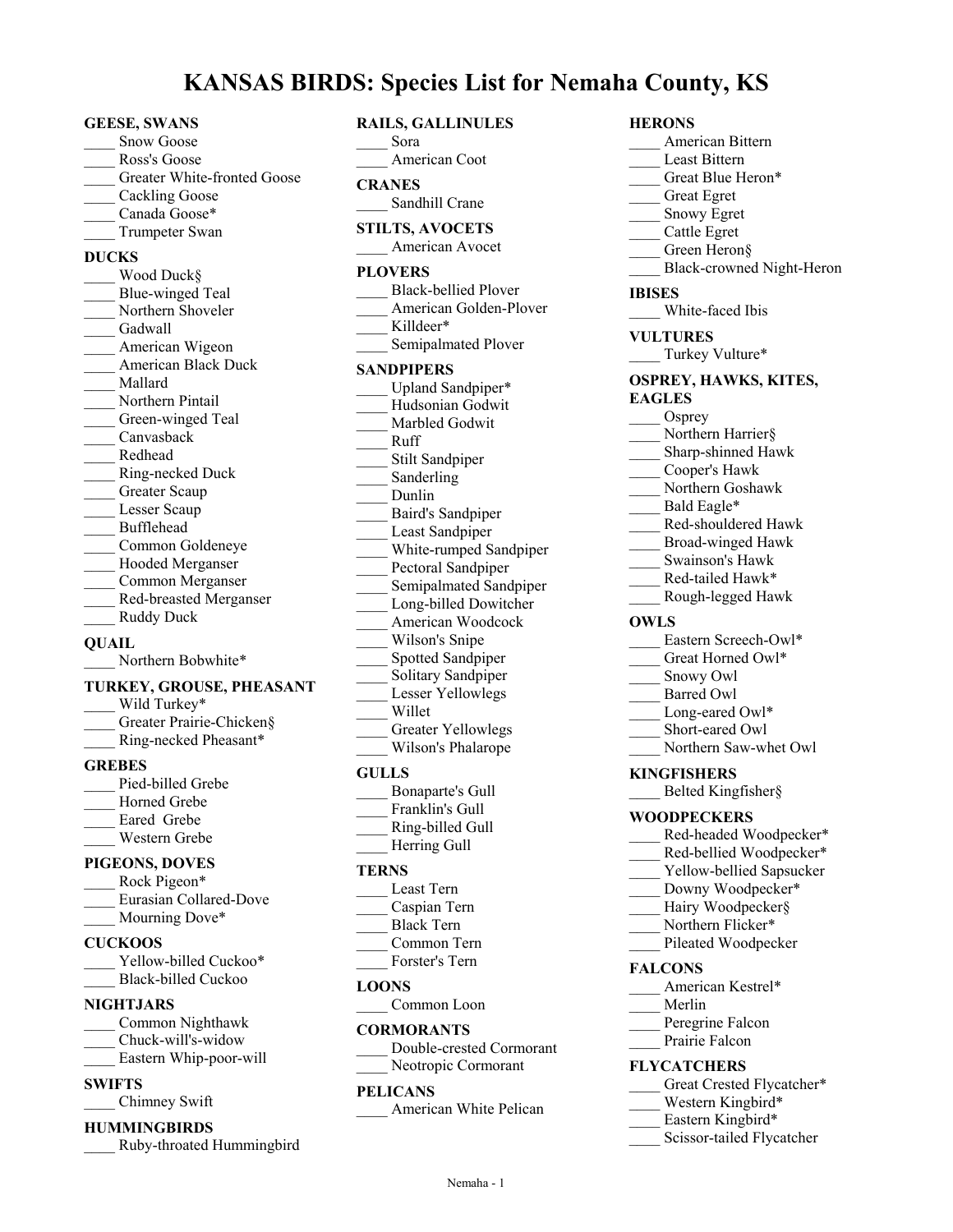- Olive-sided Flycatcher Eastern Wood-Pewee\* \_\_\_\_ Acadian Flycatcher§ \_\_\_\_ Alder Flycatcher Willow Flycatcher Least Flycatcher Eastern Phoebe\* **VIREOS** Bell's Vireo\* Yellow-throated Vireo \_\_\_\_ Blue-headed Vireo Philadelphia Vireo Warbling Vireo\* \_\_\_\_ Red-eyed Vireo **SHRIKES** Loggerhead Shrike\* Northern Shrike **JAYS, MAGPIES, CROWS** Blue Jay\* \_\_\_\_ Black-billed Magpie American Crow§ **CHICKADEES, TITMICE** Black-capped Chickadee\* \_\_\_\_ Tufted Titmouse\* **LARKS** Horned Lark§ **SWALLOWS** Bank Swallow Tree Swallow§ N. Rough-winged Swallow\* Purple Martin\* Barn Swallow\* \_\_\_\_ Cliff Swallow **KINGLETS** \_\_\_\_ Ruby-crowned Kinglet Golden-crowned Kinglet **WAXWINGS** \_\_\_\_ Cedar Waxwing **NUTHATCHES** \_\_\_\_ Red-breasted Nuthatch White-breasted Nuthatch§ **CREEPERS** \_\_\_\_ Brown Creeper **GNATCATCHERS** Blue-gray Gnatcatcher\* **WRENS**
- House Wren\* Winter Wren
- Sedge Wren§
- Marsh Wren
- Carolina Wren§

### **THRASHERS**

- Gray Catbird\*
- \_\_\_\_ Brown Thrasher\*
- Northern Mockingbird\*
- **STARLINGS** European Starling\* **THRUSHES** Eastern Bluebird\* \_\_\_\_ Veery Gray-cheeked Thrush \_\_\_\_ Swainson's Thrush \_\_\_\_ Hermit Thrush \_\_\_\_ Wood Thrush American Robin\* **OLD WORLD SPARROWS** House Sparrow\* **PIPITS** American Pipit \_\_\_\_ Sprague's Pipit **FINCHES** House Finch§ Purple Finch \_\_\_\_ Common Redpoll \_\_\_\_ Red Crossbill \_\_\_\_ White-winged Crossbill Pine Siskin American Goldfinch\* **LONGSPURS** \_\_\_\_ Lapland Longspur Snow Bunting **SPARROWS** Grasshopper Sparrow\* Lark Sparrow\* \_\_\_\_ Chipping Sparrow\* Clay-colored Sparrow Field Sparrow\* \_\_\_\_ Fox Sparrow \_\_\_\_ American Tree Sparrow Dark-eyed Junco White-crowned Sparrow Harris's Sparrow
- \_\_\_\_ White-throated Sparrow Vesper Sparrow LeConte's Sparrow Henslow's Sparrow§
- \_\_\_\_ Savannah Sparrow
- Song Sparrow\*
- Lincoln's Sparrow
- Swamp Sparrow
- Spotted Towhee
- \_\_\_\_ Eastern Towhee

### **CHATS**

Yellow-breasted Chat

# **BLACKBIRDS, ORIOLES**

- Yellow-headed Blackbird Bobolink\* Eastern Meadowlark\* Western Meadowlark\*
- Orchard Oriole\*
- Baltimore Oriole\*
- Red-winged Blackbird\*

\_\_\_\_ Rusty Blackbird Brewer's Blackbird Common Grackle\* Great-tailed Grackle\* **WARBLERS** \_\_\_\_ Ovenbird \_\_\_\_ Louisiana Waterthrush Northern Waterthrush Black-and-white Warbler Prothonotary Warbler\* \_\_\_\_ Tennessee Warbler Orange-crowned Warbler Nashville Warbler Mourning Warbler Kentucky Warbler Common Yellowthroat\* \_\_\_\_ American Redstart Northern Parula \_\_\_\_ Blackburnian Warbler Yellow Warbler\* \_\_\_\_ Chestnut-sided Warbler Blackpoll Warbler Yellow-rumped Warbler \_\_\_\_ Black-throated Green Warbler \_\_\_\_ Wilson's Warbler **GROSBEAKS, BUNTINGS** \_\_\_\_ Summer Tanager Scarlet Tanager Northern Cardinal\* Rose-breasted Grosbeak§ Blue Grosbeak§ Lazuli Bunting \_\_\_\_ Indigo Bunting§ Dickcissel\* † Fewer than ten Kansas records [ ] Hypothetical species

Brown-headed Cowbird\*

§ Probable breeding species

\* Confirmed breeding species Probable and confirmed breeding

species as defined by the Kansas Breeding Bird Atlas Project.

This list was compiled from records of the Kansas Ornithological Society, Kansas Breeding Bird Atlas Project, and the Kansas Biological Survey.

January 1, 2022

Please report any birds not on this list to Max Thompson, Southwestern College, Dept of Biology, 100 College St., Winfield, KS 67156, maxt@cox.net